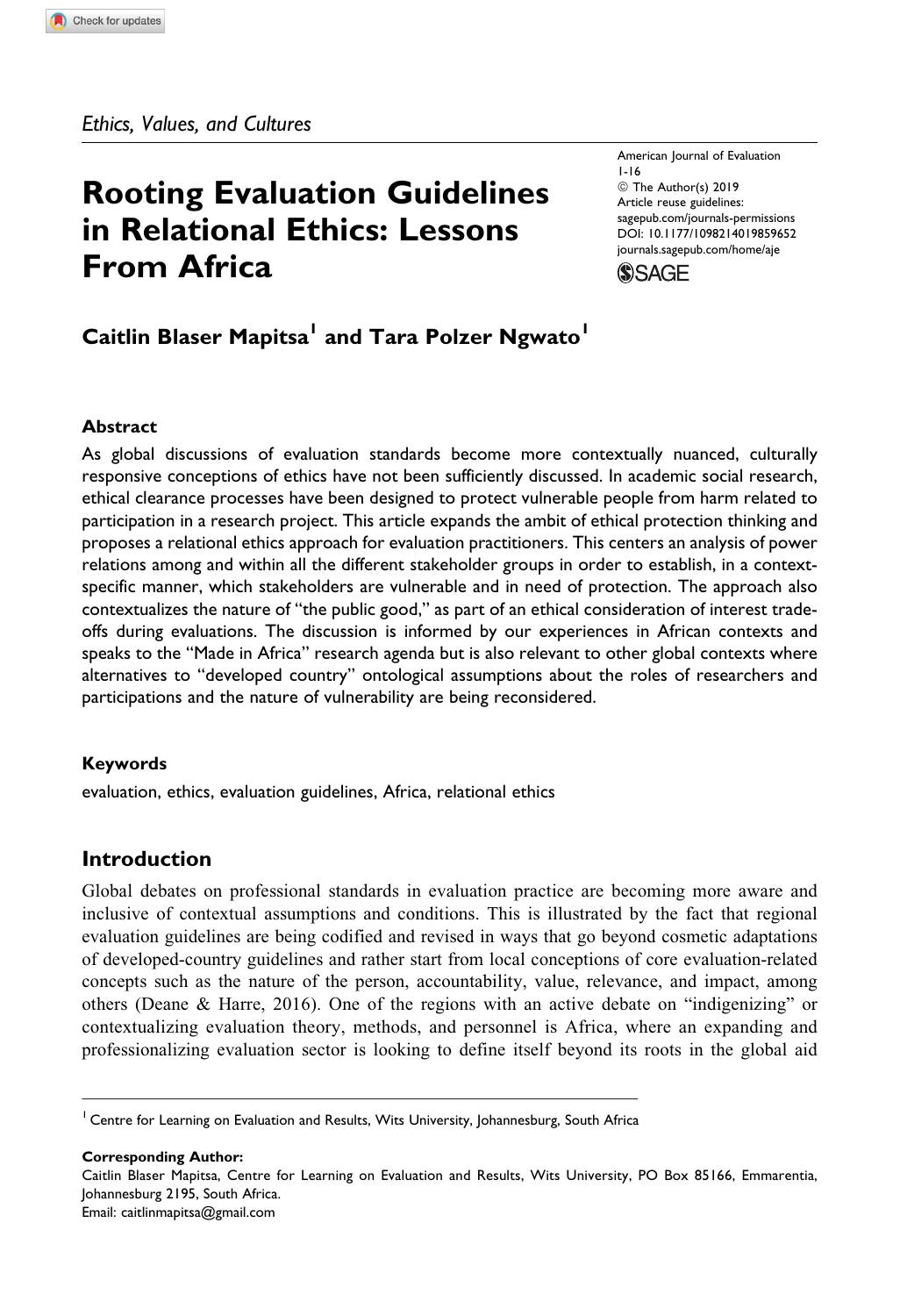industry and the still-dominant unequal power dynamics of international donor/local beneficiary relationships (Chilisa & Malunga, 2012). This article argues that current debates around power, decolonization, and indigenization in Africa, and elsewhere, are not yet sufficiently clear on the contextual nature of ethics as a core aspect of evaluation practice. Furthermore, we argue that regional evaluation association guidelines are a relevant and important place to codify contextually nuanced conceptions of ethics.

The African Evaluation Guidelines (AEG) have sought to move beyond "developed country" assumptions about methods, program design, and development outcomes and are, at time of writing, being further revised with these issues in mind. As part of these discussions, we argue that the guidelines should provide evaluators with the questions and tools to identify and manage the complex ethical dilemmas often generated by the specific contextual realities of evaluations in Africa. We believe that similar dilemmas arise in many other evaluation contexts and that African experiences may contribute to a global debate.

We propose an approach to ethics in evaluation, which centers on an analysis of the specific, contextual power relationships between and among all the stakeholder groups in an evaluation. For this, we build on an approach to ethics known as "relational ethics," which "is a contemporary approach to ethics that situates ethical action explicitly in relationship. If ethics is about how we should live, then [relational ethics] is essentially about how we should live together" (Austin, 2007, p. 378). This approach applies to evaluations in all thematic disciplines and sectors as any technical program exists within a context of power and contestation.

We argue that there are three main implications of this approach. The first relates to who and what knowledge is valued. We need evaluators who understand the local context and local stakeholder relationships. This kind of knowledge is at least as important as technical knowledge about evaluations theory or technical knowledge about the intervention sector being evaluated. This means that ethical decision-making in evaluations, and effective evaluative judgment, is a function of contextual knowledge. Donors and other evaluation commissioners, in contrast, often prioritize "neutrality" (i.e., distance from the relationships in the evaluation context) and technical competency in their commissioning of evaluators, which results in individuals without context knowledge being appointed (Ngwabi & Wildeschut, in press).

The second implication is that evaluators need to be trained in and have tools for recognizing and analyzing multiple layers of power and complex webs of relationships between stakeholders. Such analysis is a mainstay of critical social science theory (Freeman & Vasconcelos, 2010, pp. 7–19) but is rarely included in evaluation courses. We argue that such training and tools are at least as important as the conventional evaluation tools for analyzing intervention logic, such as log frames, theories of change, and outcome mapping, since without them, the ethical implications of an intervention design, implementation, or outcome cannot be assessed, and there is therefore no normative compass for judging "success" or "failure" (and for whom).

Finally, an approach which takes power dynamics seriously implies that ethical decision-making in evaluations must be about identifying interest trade-offs and dealing with competing and conflicting interests. In contrast, the expectation expressed in existing guidelines is that it is possible to keep all stakeholder groups equally happy and that the only ethical principle is to "protect the vulnerable." Evaluators need to be equipped with skills and tools to negotiate often tense relationships for participation, ownership, and use. Our case studies echo many other evaluation studies in showing that it is not always easy to identify which interests serve the "public good" and whose vulnerabilities need protecting. For example, we discuss contexts where individuals or groups who have abused power within the context of the intervention being evaluated may also be the most vulnerable in terms of their station relative to the power dynamics of the broader society.

The implications of these three points mean different ways of working for professional evaluators, the evaluation capacity development sector, and commissioning agencies. It forces us to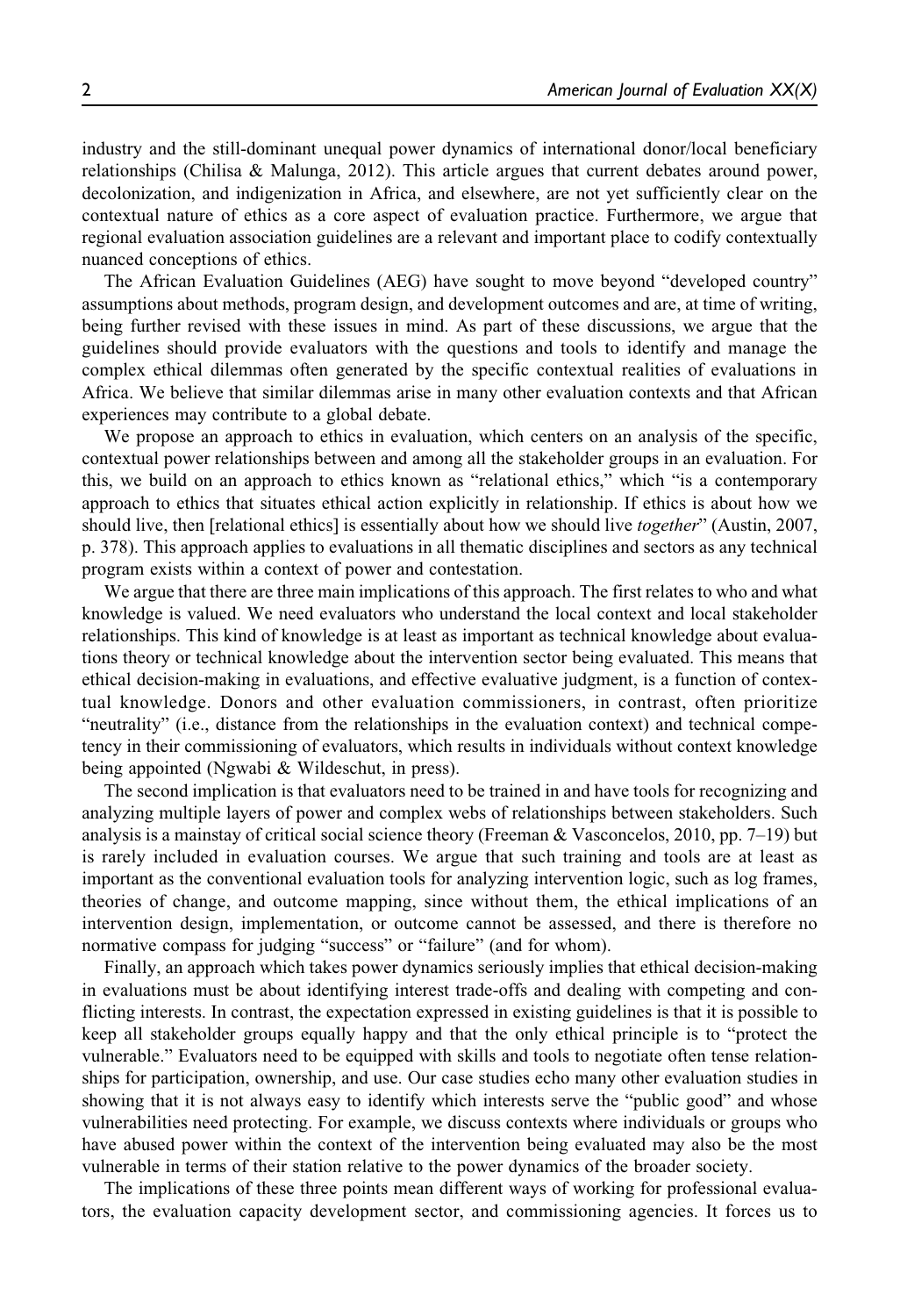consider who is hired as an evaluator, which skills sets are valued and built, and the contextual, thematic, and disciplinary background of the individuals on the evaluation team. It also impacts on which tools are developed and applied and how guidelines are formulated. Finally, all of these things inform both how engagement takes place with ethical issues in the evaluation process and how power is conceptualized and discussed in evaluation results reports (Abma, 2006).

This article substantiates and broadens these arguments by counterposing existing guidelines on professional and ethical evaluation practice in Africa (drawing mostly on the AEG adopted by the African Evaluation Association [AfrEA] in 2002 and updated in 2004 and 2006/2007) with examples from evaluations conducted or closely accompanied by the authors in the past 5 years. While guidelines are by definition general, and cannot and should not prescribe specific action, we argue that more conscious and focused research, commentary, and region-wide debate on the process of applying the guidelines in a variety of situations are necessary to build up a better understanding of their relevance and appropriateness. This process is necessarily a work in progress, as are the guidelines themselves.

We begin by defining our approach to ethics in evaluations and by summarizing current debates on ethical evaluation practice in the African context. We then discuss three important considerations in evaluation practice that pose interrelated but distinct sets of ethical challenges: positionality, participation, and relationships. Within each of these considerations, we summarize how existing guidelines advise evaluators to act and contrast this with examples of real ethical dilemmas we have experienced as evaluators. We conclude with reflections on implications for guidelines, evaluation practice, and voluntary organizations of professional evaluators (VOPEs).

# Setting the Frame

## Evaluation Systems in Africa

With the Sustainable Development Goals mandating country-led evaluation systems, many countries in Africa are taking steps to build or strengthen the monitoring and evaluation function within the public service. Many scholars have highlighted the need for transformation in the sector (Basheka & Byamugisha, 2015; Cloete, 2014), which is still strongly linked to the international development sector, and its postcolonial power dynamics. Professional associations in Africa's evaluation sector often have nascent institutional capacity, highlighting the challenges in organizing and supporting local evaluation practice (Mouton, 2010).

This development has led to dynamic discussions in the evaluation sector around the availability of local skills and capacity, the donor-driven nature of evaluation practice, and what this produces in terms of the relationships between the commissioning agency, the program implementers, the evaluation team, and the beneficiaries (Cloete et al, 2014). Due to the region's colonial history, the varied landscape of tertiary education for evaluators, public sector capacity, access to information, and political incentives have all shaped the region's political economy in ways that fundamentally impact on the way that evaluation needs to be understood and practiced (Cloete, 2016).

While many of the ethical dilemmas mentioned in this article are therefore common to evaluations everywhere, and many are common to developing contexts around the world, there are aspects of the relational power dynamics which are exacerbated in African contexts.

# Relational Ethics

Our main argument, worked through in the rest of the article, is that ethical practice requires recentering the negotiated relationships between the "parties interested," based on an understanding of the power relations between them, within the specific context of the program being evaluated. This means considering the commissioning agencies and the evaluators as interested parties with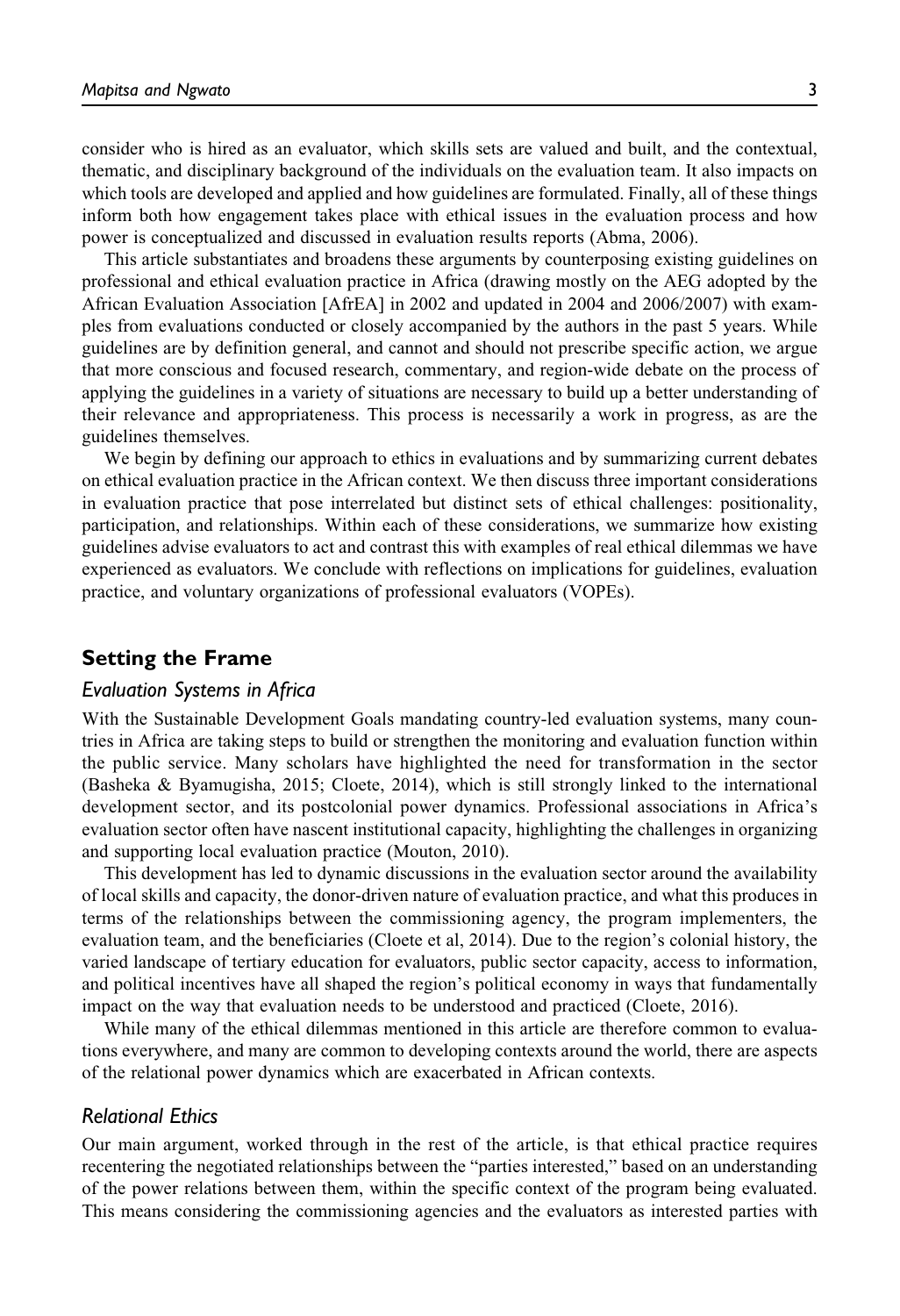their own power dynamics, contextual roles, interests, and vulnerabilities rather than considering them to be neutral arbiters by virtue of their claims to a professional role or position.

In taking a relational approach to ethics, we build on critical theory which recognizes that the very idea that ethics are power neutral is not power neutral. The concept of ethics as an abstract, universal set of norms—"an autonomous authority over and beyond the parties interested"—is itself an idea that "hegemonic sectors of Western culture have fashioned of themselves for themselves" (Pels, 1999, p. 10) and that has been used to both impose and obscure specific interests, especially "professional" interests, in the colonial and postcolonial contexts. We extend this view by challenging the idea that an evaluator ought to be "neutral" or that "neutrality" is ever achievable, in identity or worldview. Just as "insider" evaluators may hold biases based on their personal experiences and understandings of the evaluation context, "outsider" evaluators also bring with them assumptions and biases which shape their evaluative judgment.

In the evaluation sector, the claim of "professional ethics" as an "abstract universal set of norms" finds expression when implementing agencies and beneficiaries have no say in how commissioning agencies and evaluators define the parameters of ethical practice. This is because commissioning agencies and evaluators are too often viewed as the benchmark for neutrality, organized in an established hierarchy of power, with donors at the top and beneficiaries at the bottom. Where evaluators hail from countries, education systems, and/or racial identity groups associated with the commissioning agencies, they are often treated as "spokespersons" for commissioning agencies rather than as independent mediators between all stakeholders (Johnson, 2015), compounding the reification of ethical immutability. One of the effects is to limit the space for implementing agencies and beneficiaries to engage honestly with the evaluator about the nature of their relationship with the commissioning agency, and how this relationship is impacting on the outcomes and impacts of the intervention (Bornstein, 2006). It also implies that the value of the evaluation itself, its process, timing, findings dissemination strategy, and so on, by de facto determined by the commissioning agency. We argue that a relational ethics lens would allow the evaluator to engage with the full range of power dynamics in the evaluation context, including the positionality of the commissioning agency itself, which is too rarely questioned.

Within this consciousness of context and power, we still define an ethical position as a judgment through which evaluation stakeholders make decisions in the interest of the public good while protecting the interests of vulnerable groups. However, sometimes there is a tension between varied interests, normative social good, and the protection of the vulnerable, and it may not always be easy to determine who is vulnerable. While guidelines cannot prescribe specific actions in different circumstances, they can provide some parameters and robust discussion around the boundaries and potential trade-offs defining an ethical position. Just as some guidelines already mention the need for transparency about an evaluator's theoretical and ideological position, we argue that there should also be transparency about the evaluator's analysis of power relations within and among evaluation stakeholders. There is no expectation that there is one objective interpretation of power relations, so transparency allows the evaluator's particular interpretation to be either contested or factored into the interpretation of the overall evaluation findings.

# Guidelines

When compared with traditional biomedical ethics clearance procedures and the ethical criteria of "good clinical practice," the global evaluation community has already made advances in the discussion of ethics by going beyond individual consent and "doing no harm," to considerations for commissioning evaluation research, reporting on results, and the needs and rights of final evaluation users. These advances are reflected in a range of national and regional guidelines for evaluators that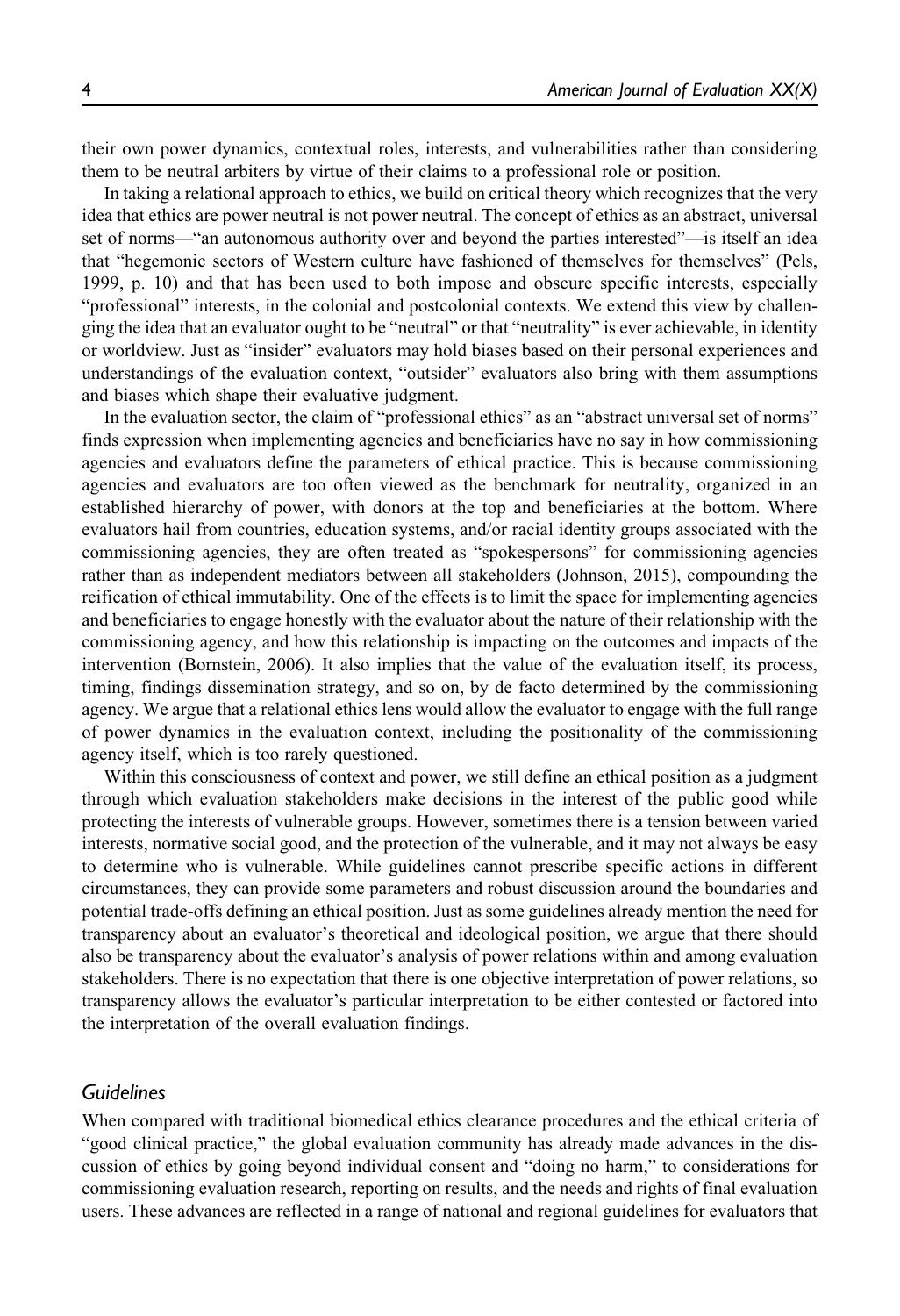In parallel to the development of these guidelines within the (largely northern) "core" of the global evaluation sector, there has been a trend toward formulating regional guidelines, in line with the formation of regional associations as the profession expands. This is particularly important in Africa, given that the expansion of the evaluation profession is both decades newer than other regions and that the donor-driven expansion is at least partly due to political priorities outside of Africa.

The AEG, adopted by the AfrEA in 2002 were an important step forward both in providing African leadership to global evaluation debates on the evaluation profession and in providing guidelines that are contextually relevant. These guidelines specifically aim to "present a framework for conducting evaluations that are sensitive to the African context" while being "in line with international practice, standards and norms for evaluations" (AfrEA, 2002). The revision to the guidelines in 2006/2007 and the additional revision currently underway (as of early 2019) take these same aims forward.

The coverage of ethics in the 2002/2007 AfrEA guidelines mentions political feasibility and the need for contextual understanding. This is positive, but we argue that the AEG do not go far enough in fundamentally centering, rather than peripherally accommodating, an understanding of local value systems and power dynamics. We believe that guidelines that do this could be one step in allowing the evaluation profession in the region to develop in a locally appropriate way. Since 2002, very little has been published about these guidelines, with the exception of Patel (2013), who formally presented updated guidelines in the African Evaluation Journal as they came out, with a description of the revisions that were made. We are therefore trying to bring substantive practitioner research into the current revision of these guidelines and specifically draw attention to research on what "Made in Africa" curriculum and process design means in practice.

In the rest of this article, we illustrate how a relational ethics approach to evaluations can change how evaluators think about positionality and relationships. We consider how this approach can be entrenched in evaluation guidelines, and we reflect on several real-world case studies that present some of the ethical and relational dilemmas faced by all stakeholders in an evaluation process.

# **Positionality**

Every evaluation by its very nature includes a wide range of stakeholders (Bryson, Patton, and Bowman, 2011). One of the strengths of evaluations is their triangulation of different points of view. In giving ethical direction to evaluators, it is important not to essentialize the perspective of any of these groups. Ethical guidelines need to be part of an array of tools that allow an evaluator to make nuanced assessments of the power dynamics of all stakeholders, including herself. There should be a recognition that sometimes interests will be competing and that—going back to our initial definition of an ethical standpoint—public goods and vulnerable populations will not always be apparent (Lewis and Naidoo, 2004). Furthermore, no stakeholder in an evaluation is either all-knowing or immune to the vulnerabilities and risks faced by other evaluation participants.

Current guidelines around ethical engagement with stakeholders focus heavily on inclusion, that is, on ensuring that a wide range of stakeholder views are reflected in the evaluation process and results. While this is important, what is missing is any guidance on the relationships between the stakeholders who are included and therefore how inclusion of one stakeholder may impact on the inclusion of another.

Some examples of unproblemmatized guidelines on stakeholder inclusion include the following excerpts from the AEG (2002, emphasis added):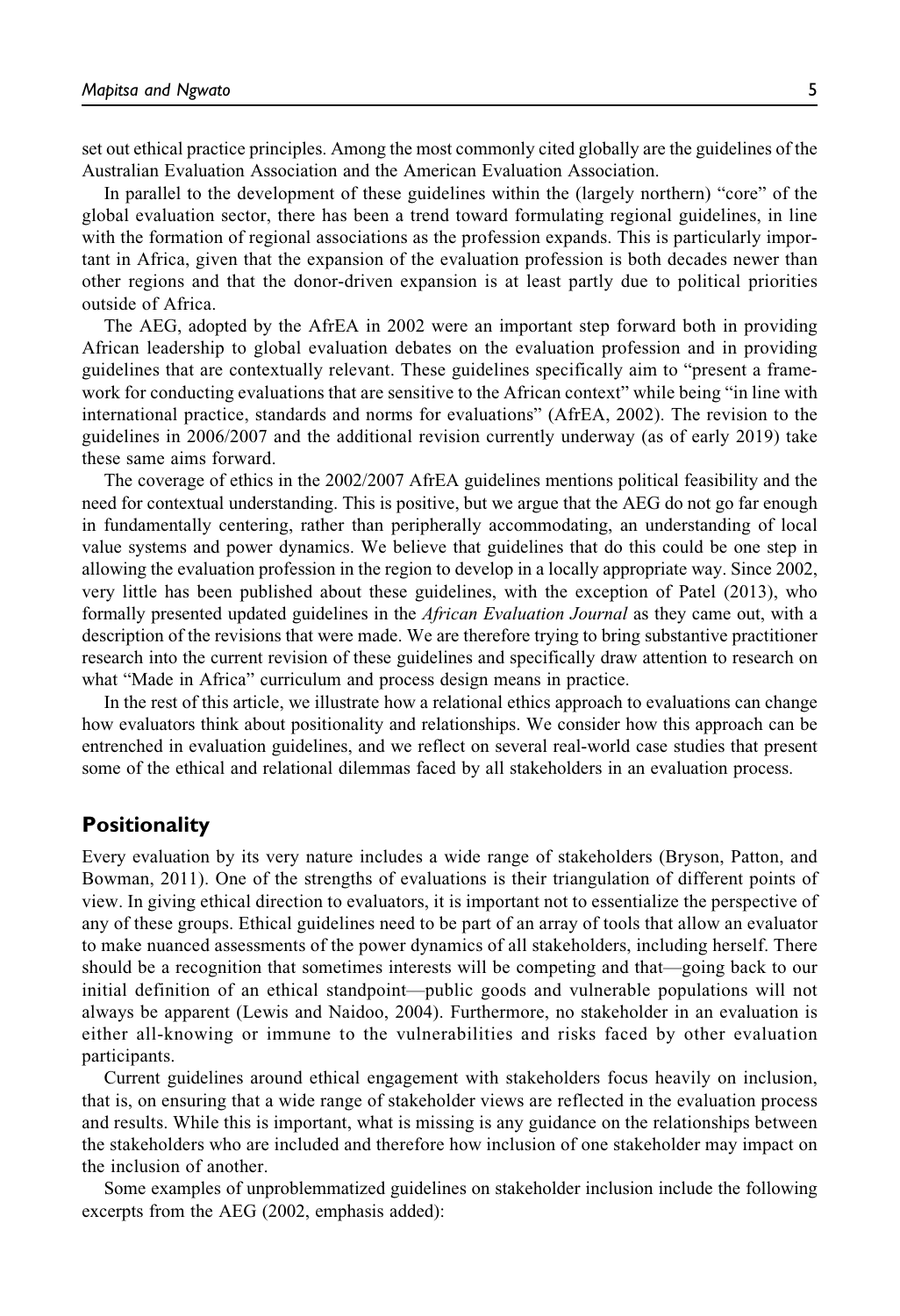- $\bullet$  Principle of Utility 2, Stakeholder identification: Persons and organizations involved in or affected by the evaluation (with special attention to community participants and vulnerable groups) should be identified and included in the evaluation process in a participatory manner, so that their needs can be addressed and so that the evaluation findings are utilizable and owned by stakeholders, to the extent this is useful, feasible, and allowed.
- $\bullet$  Principle of Utility 5, Information scope and selection: Data and information collected should be broadly selected to address pertinent questions and be responsive to the needs and interests of stakeholders, with special attention to vulnerable groups.
- Principle of Utility 9, Report dissemination: Significant interim findings and evaluation reports should be disseminated to stakeholders, to the extent that this is useful, feasible, and allowed. Comments and feedback of stakeholders on interim findings should be taken into consideration prior to the production of the final report.
- Principle of respect and ethics (General): These principles safeguard the respect of legal and ethical rules as well as the well-being of stakeholders involved in the evaluation or affected by its findings.
- $\bullet$  Principle of respect and Ethics 6, Disclosure of conclusions: The findings of the evaluation should be owned by stakeholders and the limits of the methodologies in use should be precise. Recommendations resulting from this ownership will be designed with stakeholders. Privacy should be maintained during the whole process to avoid any attempt to intimidate executing agencies or evaluators.

We see two related problems with these guidelines. The first is that they come with assumptions about what stakeholder groups look like, what power they hold, and how they behave, which may not be accurate. The passive voice of the guidelines leaves the actor unstated, which is itself a grammatical elision of self-awareness for the actors, assumed to be the evaluator, as well as the commissioning agency. These two sets of actors are instructed to protect the ethical rights of other stakeholder groups, focusing on "community members" and beneficiaries as "vulnerable," without consideration of transparently addressing their own internal ethical dilemmas.

The second challenge is that these guidelines are difficult to operationalize by an evaluator in a context where there are conflicting interests, and where trade-offs between these interests need to be thought through. The caveats written into the guidelines (underlined above) suggest an awareness of these challenges, but the guidelines do not provide the evaluator with tools to assess these power relations and competing interests.

To illustrate our points, we provide several examples of cases where commissioning agencies' and evaluators' positionalities have not been "neutral" or ethically unproblematic. Our brief case studies show how transparency about their ethical choices would have been beneficial to the process and outcomes of the evaluation but also how sometimes conflicts of interests are not easily resolvable even when there is transparency.

# Positionality of Commissioners

Commissioners of evaluations play two important roles by nature of their position. First, they have a contractual relationship with evaluators, which makes the evaluation possible but also creates an unequal power relation. Second, they play an important role in the use of the evaluation findings, which means both they, the evaluators, and the beneficiaries need to negotiate interests in program design following the evaluation results. The area of ownership and use is where the evaluator is most commonly put in a dilemma of mediating conflicting interests between the commissioners and beneficiaries, and where commissioning organizations also have obvious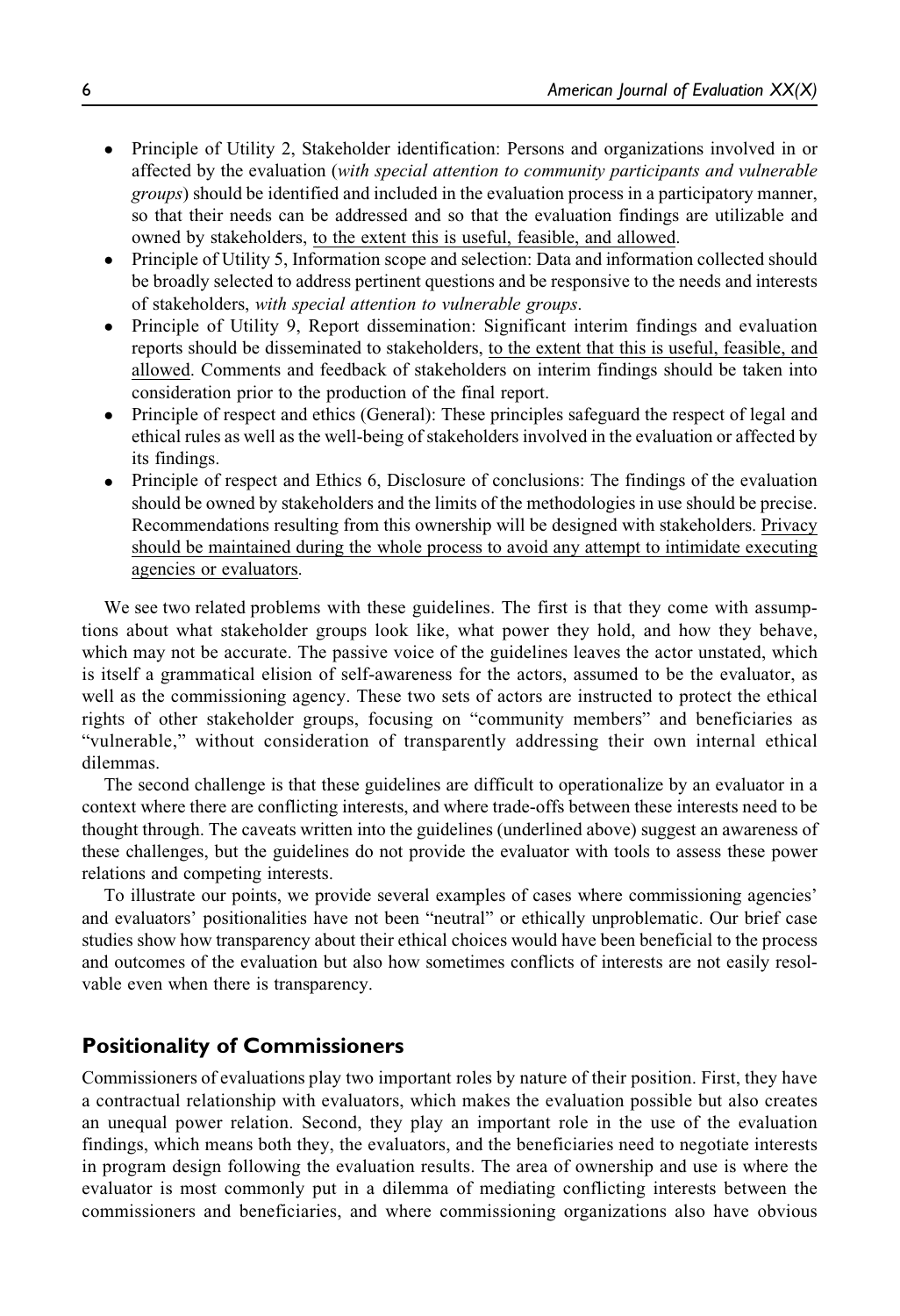ethical considerations. The evaluator has a dual imperative to serve the needs of the commissioning organization (based on the contractual relationship and dependent power relation), and still serve the "public interest," or the needs of beneficiaries.

#### Case Study 1

An evaluation was commissioned with the goal of shutting down an organization which the commissioning agency considered ineffective. This only became apparent to the evaluation team midway through the evaluation, although it was known to the implementing agencies from the beginning. As a result, the implementation agency managers and staff were hostile to the evaluation team. By the time the evaluation team understood the context, there was little space to negotiate the scope of the evaluation with the commissioning organization. Furthermore, the implementing agency had other programs, not funded by the commissioning agency, the beneficiaries of which were negatively affected by the outcomes of the evaluation.

#### Case Study 2

The commissioning agency of an evaluation was legally obliged to act on reports of criminal wrongdoing, which were exposed in the evaluation report. However, the commissioners were unwilling to engage with the costs and reputational complexities of the legal processes that recognizing the report would have required. As a result, the evaluation report was buried by the commissioning organizing, and never acted on.

#### Case Study 3

In several evaluations, there was an attempt by the evaluation team to suggest research pieces on the basis of evaluation results that are of significant academic merit and of interest to the general public. However, due to contracting around intellectual property, the commissioning agencies did not permit the learnings to be shared and used more widely.

The situations above demonstrate the well-known fact that commissioners have a powerful position in any evaluation, which they can use in ways that have ethical implications for the evaluators, implementing agencies, and beneficiaries. Evaluation guidelines state that evaluators should ensure the inclusion and consideration of the interests of implementing agencies and beneficiaries, as well as the general public in sharing the results of evaluations. However, there are few mechanisms through which these ethical provisions can be enforced in practice when powerful commissioners see their own interests in conflict with these ethical provisions.

Taking a contextually considered relational ethics approach to this power dynamic, we identify national or regional VOPEs as potentially important mechanisms to enforce the guidelines which demand ethical behavior and information sharing from commissioning agencies, just as they are supposed to oversee evaluator behavior. Taking this role would require VOPEs in Africa to move beyond many of their histories as government-housed or -initiated agencies (so not independent of governmental commissioners) or loose associations of individual evaluators who compete against each other for commissioner contracts. According to the same principle of organization and collective action that has allowed unequal power relations to be reduced in other employment sectors, information sharing among evaluators, in an organized manner, about commissioner ethics, and feedback to commissions by an association rather than a vulnerable individual evaluator, would make ethical provisions in guidelines more meaningful.

Another way in which commissioning agencies have ethically problematic impacts on evaluations is by dictating the composition of the evaluation team. Team decisions can be intentional or determined by administrative contingencies, as in Case Studies 4–6.

In essence, in the examples above, the quality of ethical insight and contextual understanding of the evaluations were compromised in order to meet the administrative ease and compliance needs of the commissioning organizations. If the evaluations were judged simply on their usability by the commissioning agencies, to fulfill their narrowly defined aims (i.e., ease of cultural/linguistic fit with commissioning agency culture or compliance), they could be considered successful. However, if the goal is around the ethical imperative of improving program design in order to generate a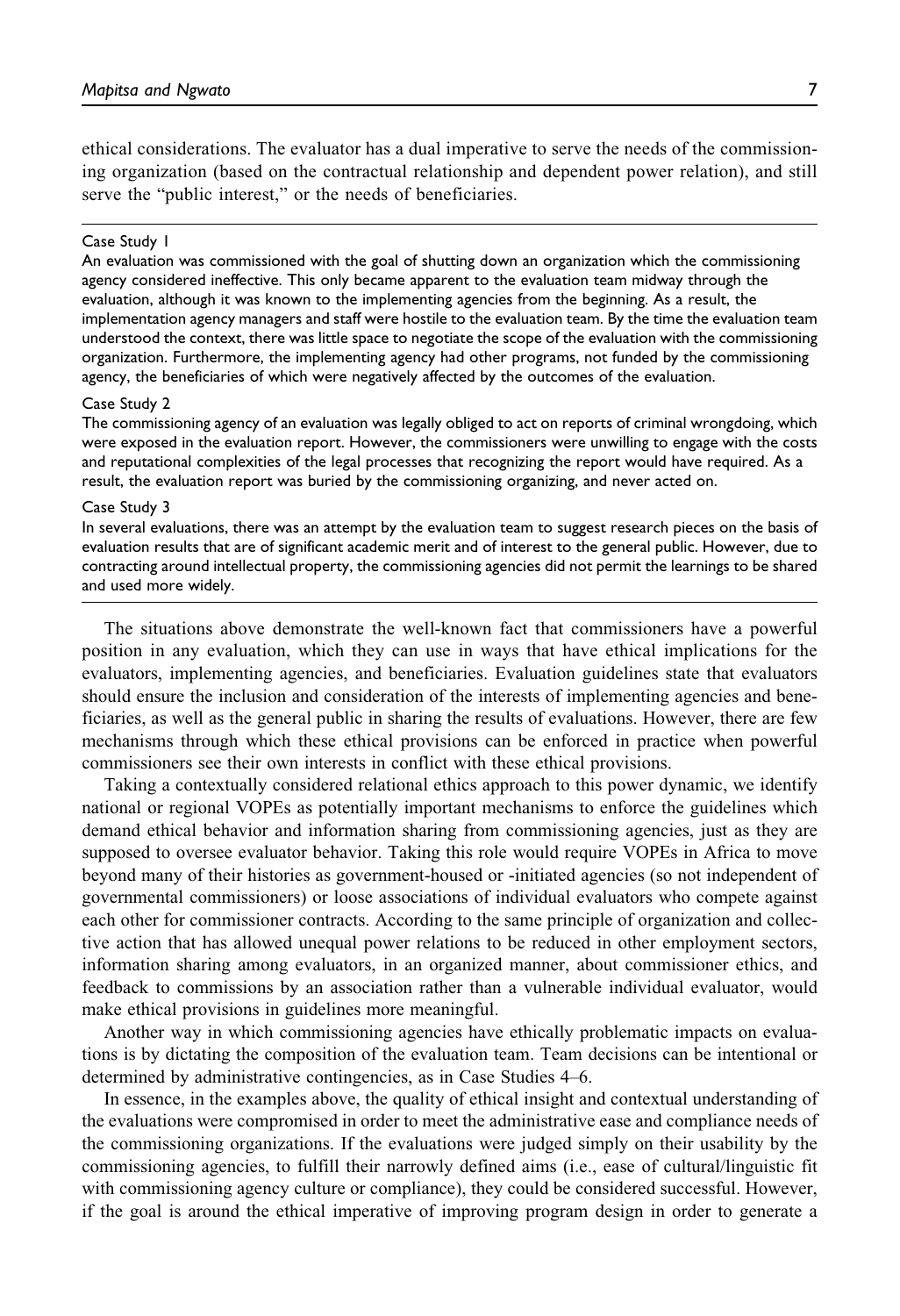#### Case Study 4

An international donor commissioned an evaluation of a programme it had funded in an African country. While the evaluator selection process was supposedly open and competitive, the requirements for the team lead included speaking the commissioning agency language and having a formal qualification in technical evaluation processes, with no stated requirements for local context experience.

#### Case Study 5

An evaluation was commissioned by an organization that was required to conduct it for compliance reasons. There were tight time lines, and existing procurement policies meant that it was impossible to make revisions in the scope of the project. To solve this problem, a consortium of evaluation organizations with standing contracts was cobbled together. While the compliance requirement was met, none of the evaluators could speak authoritatively to the implementation or outcomes of the work.

#### Case Study 6

A government department mandated to oversee monitoring and evaluation for all government-funded and implemented programmes consistently complained of a lack of evaluation capacity and diversity in the country for them to commission. They then commissioned a study on capacity in the sector which found that there were in fact many more qualified evaluators, including indigenous and local language–speaking evaluators, but that government procurement processes excluded all but the largest and most established evaluation companies, almost of all whom were foreign-based or dominated by evaluators with non-African heritage.

positive impact for past and future beneficiaries (i.e., "public interest"), the evaluations are less likely to fulfill any such claims of success.

# Positionality of Evaluators

A consideration of positionality in relation to the evaluator requires a consideration of the powerarbitrating role of the evaluator. If we conceive of a participatory process not as devoid of power and politics, but as bringing all the power plays of an intervention into the evaluation process (Cooke, 2001), then the role of the evaluator is not one of a neutral bystander and documenter, but rather of an active arbitrator between stakeholder interests and perspectives. Such a role brings with it certain implications. The evaluator does not have an a priori neutrality but must position herself consciously within a certain power dynamic. Firstly, it requires specific skills of the evaluator. The AfrEA Guidelines usefully state that the credibility of an evaluator depends on her "cultural sensitivity [and] appropriate communication skills" (Utility Principle 3: Credibility of the Evaluator and Utility Principle 4: Credibility of the Evaluation Team). We would specify that "cultural sensitivity" needs to include self-knowledge (understanding of one's own cultural assumptions and their contextuality). We would further add the additional skill sets of identifying power relations and mediation skills.

Many emerging evaluators, or even established professionals working in different contexts or thematic areas, may not be equipped with the skills of considering the varying sorts of power they hold, power the participants hold, and power the evaluation commissioner holds. As discussed further below in the section on relationships and in the conclusions on training, there is extensive existing literature within the social sciences and development studies on how to analyze power. In addition to identifying power relations, evaluators need to be able to mediate when there are competing interests and manage the relationships around such conflicts. These power analysis and mediation skills, in our view, should be central components of Monitoring and Evaluation (M&E) training and recognized as core skills in evaluation guidelines.

The second implication is that it is necessary to recognize that the evaluator comes to this arbitration role with an existing worldview and set of values. Again, the existing guidelines are useful in stating that "the rationale, perspectives and methodology used [by the evaluator] to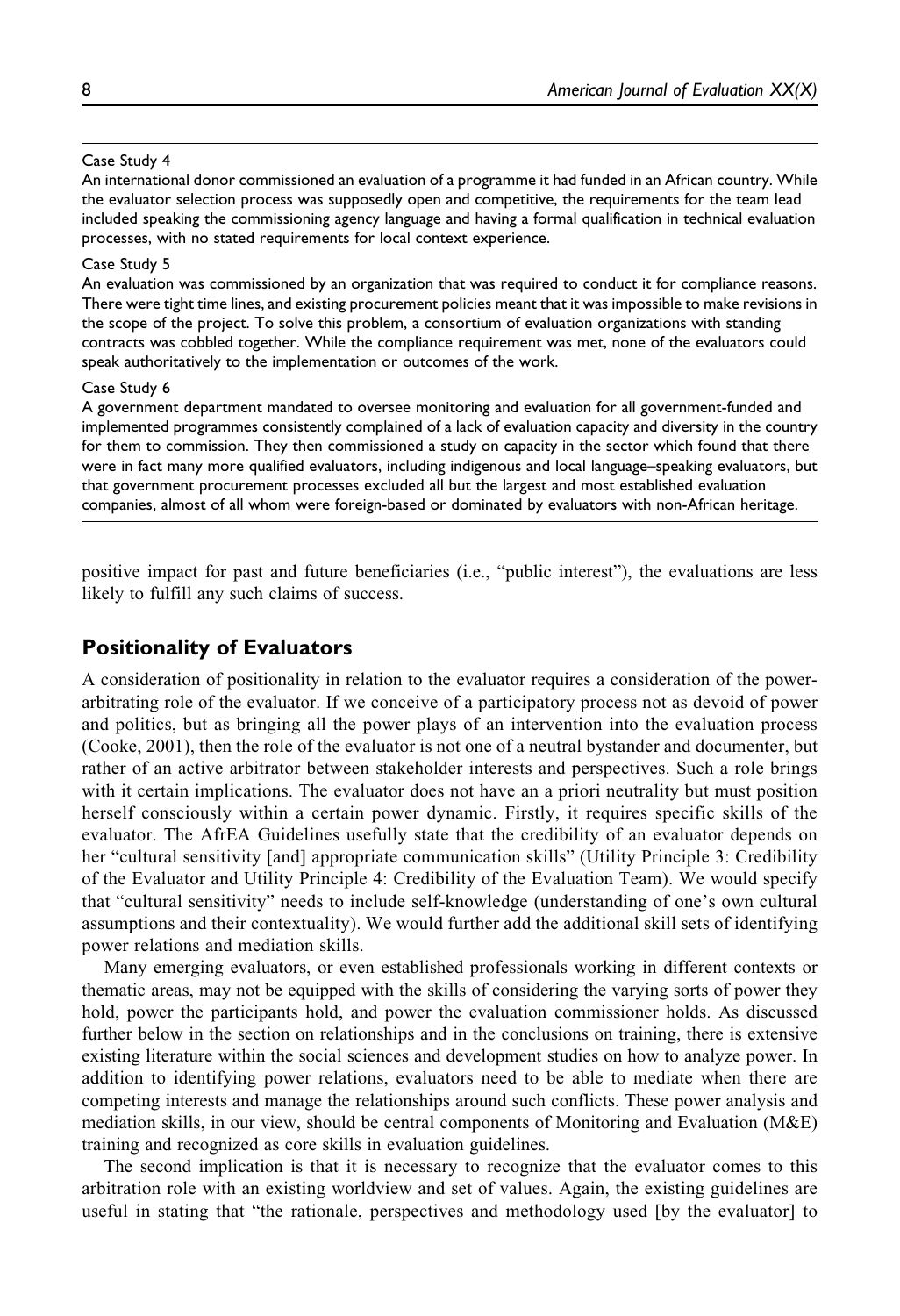interpret the findings should be carefully described so that the bases for value judgments are clear" (Utility Principle 6: Values Identification), although this is formulated in relation to the evaluation findings and not in terms of the process of mediating competing and conflicting participant interests per se.

Finally, taking on an arbitration role is complicated by the fact that the evaluator is likely to share a certain set of vulnerabilities, in addition to power positions and values that may be the same or may be different to the various vulnerabilities of other evaluation stakeholders. The evaluator may either share or not share a whole range of characteristics with the evaluation participants, including gender, racial identity, educational background, ethnicity, religion, language, political or ideological affiliation, and so on. These overlapping characteristics will shape not only the material gathered by the evaluator (Bledsoe & Donaldson, 2015) but also the risks that could be faced by the evaluator and the participants in engaging with the evaluation program. Understanding and unpacking these are important for appropriate analysis of the data as well as an appropriate consideration of the nature and subjects of the ethical risks in the evaluation process.

The above considerations regarding the role of an evaluator in mediating competing interests in participative processes have implications for how we see the roles of insider and outsider evaluators. As noted in the Introduction and Context sections, many of the evaluators active in Africa are "outsiders," often not of African origin, not living full time in Africa or not connected in their everyday lives with the contexts they are evaluating. A recent survey conducted by the Centre for Learning on Evaluation and Results (CLEAR) and the University of Stellenbosch (unpublished) has highlighted the complexity in identifying cultural knowledge on the basis of various characteristics, with many evaluators, including those of African heritage, having cosmopolitan identities, countries of birth different from their country of residence, and multiple nationalities.

One of the narratives of a conventional approach to ethics is that the evaluator should hold a position of professional neutrality (assumed to be associated with outsiders) rather than being "biased" by being involved in the local context (assumed to be associated with insiders). This assumes that all evaluators start with the same basic information about the ethics of a situation and then differentiates insiders and outsiders based on the quality (or "neutrality") of their judgment about that information. If, however, we recognize this narrative as a component of a colonizing normative supremacy, and that in fact all evaluators bring individual and group biases and vulnerabilities with them into any stakeholder engagement, we must question both the assumption of information parity and the assumption of what "good" ethical judgment entails.

On the question of information, "insider" evaluators may be more likely (although of course not homogeneously or unbiasedly capable) to recognize and understand the subtle contextualized power relations between participants, while "outsider" evaluators are more likely to miss important dynamics entirely and be more easily misled by context-savvy participants. On the question of ethical judgment, if this requires identifying multiple and crosscutting forms of "public interest" and "vulnerability," "insiders" may be more equipped (if they are sufficiently self-reflective about their own biases and not just as distanced from local relationships based on urban, class, or educational backgrounds), while "outsiders" may unwittingly place some participants in danger because of not understanding the nature of relationships.

While this section has spoken largely to the individual professional evaluator, the same lessons are also of relevance to other evaluation stakeholders. As noted above, commissioners of evaluations should be aware of the importance of identity and contextual knowledge in the evaluators that they hire. Evaluation capacity development organizations and programs should be cognizant of the importance of contextual knowledge and offer training that prioritizes these skills.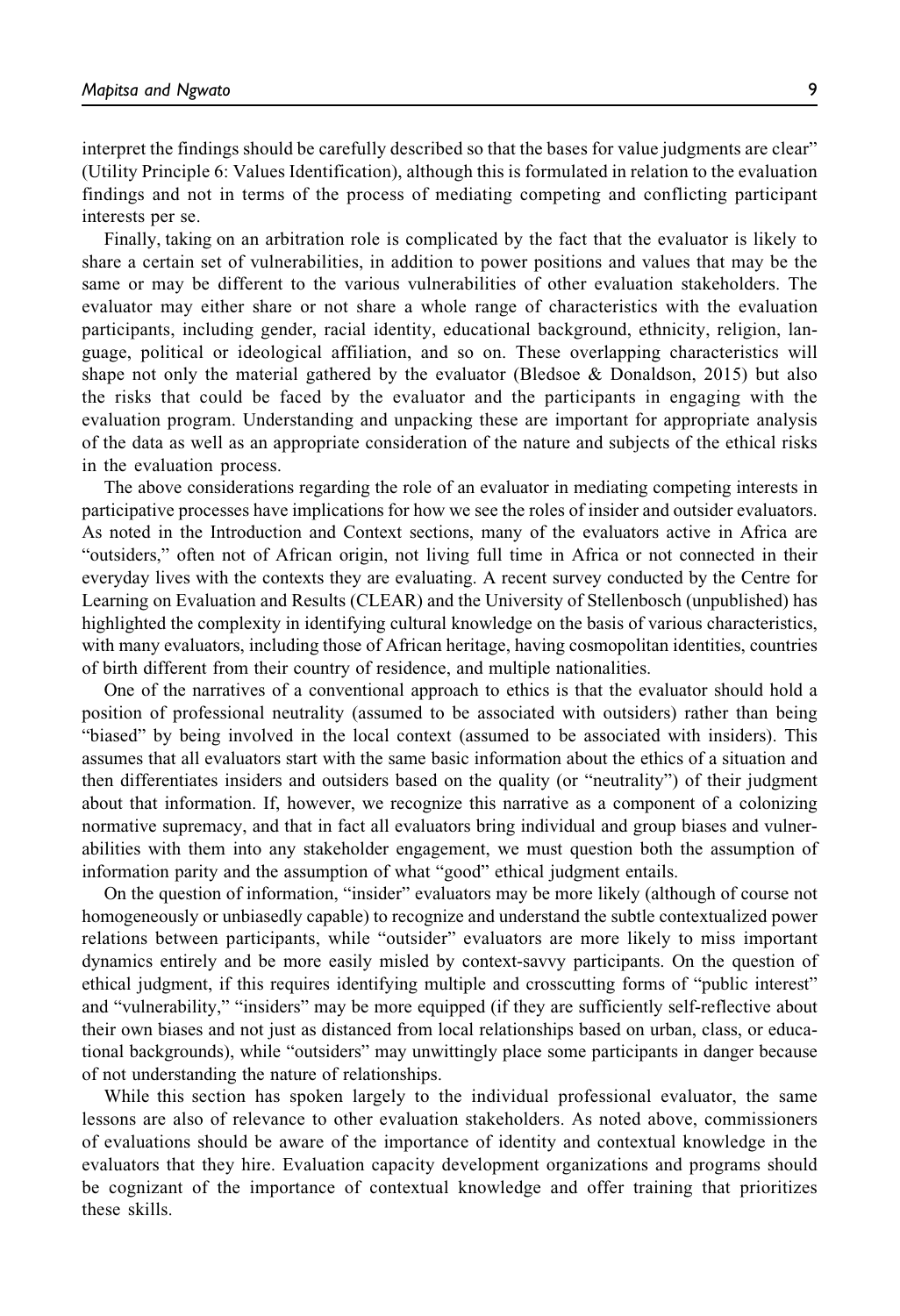# Relationships

Building on our arguments relating to positionality, a relational ethics approach requires a rethinking of various other aspects of the relationships in an evaluation system overall and among the stakeholders in any particular evaluation. In this section, we discuss how the concepts of participation, conflict of interest, and vulnerability should be approached more contextually in discussions of ethics in evaluations and in the AEG.

# Participation

In addition to ethics guidelines about the *range* of stakeholders who should be considered in an evaluation, and concomitant assumptions about the *power relationships* between those stakeholders (as discussed in the previous section), ethical guidelines also set out the manner in which evaluators should engage with stakeholders. The buzzword is participation.

Once again, we argue that by insufficiently considering the power dynamics, diversity, inequalities, and other contextual characteristics of different stakeholders in African contexts, the existing ethical guidelines for the inclusion and participation of stakeholders not only fail to prevent or resolve ethical dilemmas but can generate them (Cooke, 2001). While guidelines cannot prescribe specific actions in every context, we argue the existing AfrEA Guidelines should go further to help evaluation stakeholders understand the process of ethical adjudication between the competing priorities of participation, protecting the vulnerable and producing a high quality product.

The issue is not whether to encourage participation or not in different circumstances but rather how to be conscious of the process of participation and its implications. As a starting point, some practical steps for evaluators could include asking stakeholders about any concerns they may have with participation, giving them options about the form their participation may take, and writing up a reflection on participation process and results as part of the methods of an evaluation. We recognize that there are trade-offs evaluators may face between following good practice in ethics and other logistical considerations around cost and time lines, but these logistical considerations have been more extensively explored in evaluation literature, and evaluators may be better equipped to deal with these trade-offs (Bamberger, Rugh, & Mabry, 2011).

There is ample scholarship available in the fields of development and social science research methods around participatory research and the many considerations in both process and results that come with it. Particularly in the contexts of the aid industry, development programing, and humanitarian aid, the critical literature on participation is rich and accessible (Molenaers & Renard, 2009).

However, due to the rapid evolution of evaluation as a profession, not all evaluators come from an academic or professional background which covers these tenets of research and development work/humanitarian ethics. Research on participation and appropriate methods from various technical sectors can now be found in the development studies literature (governance, water, and sanitation). As the professionalization of evaluation is driving curriculum design and training practice, this material needs to be included in evaluation qualifications and professional development courses.

Among several provisions in the AEG regarding participation, those included under the theme of feasibility most strongly place a participative approach at the center of any evaluation. Feasibility itself is defined in relation to participation—"The feasibility principle is designed to ensure that evaluation is useful, participative, realistic and efficient" (AfrEA Guidelines, p. 5)—suggesting that evaluations which are not "participative" are not feasible, meaning they cannot be done.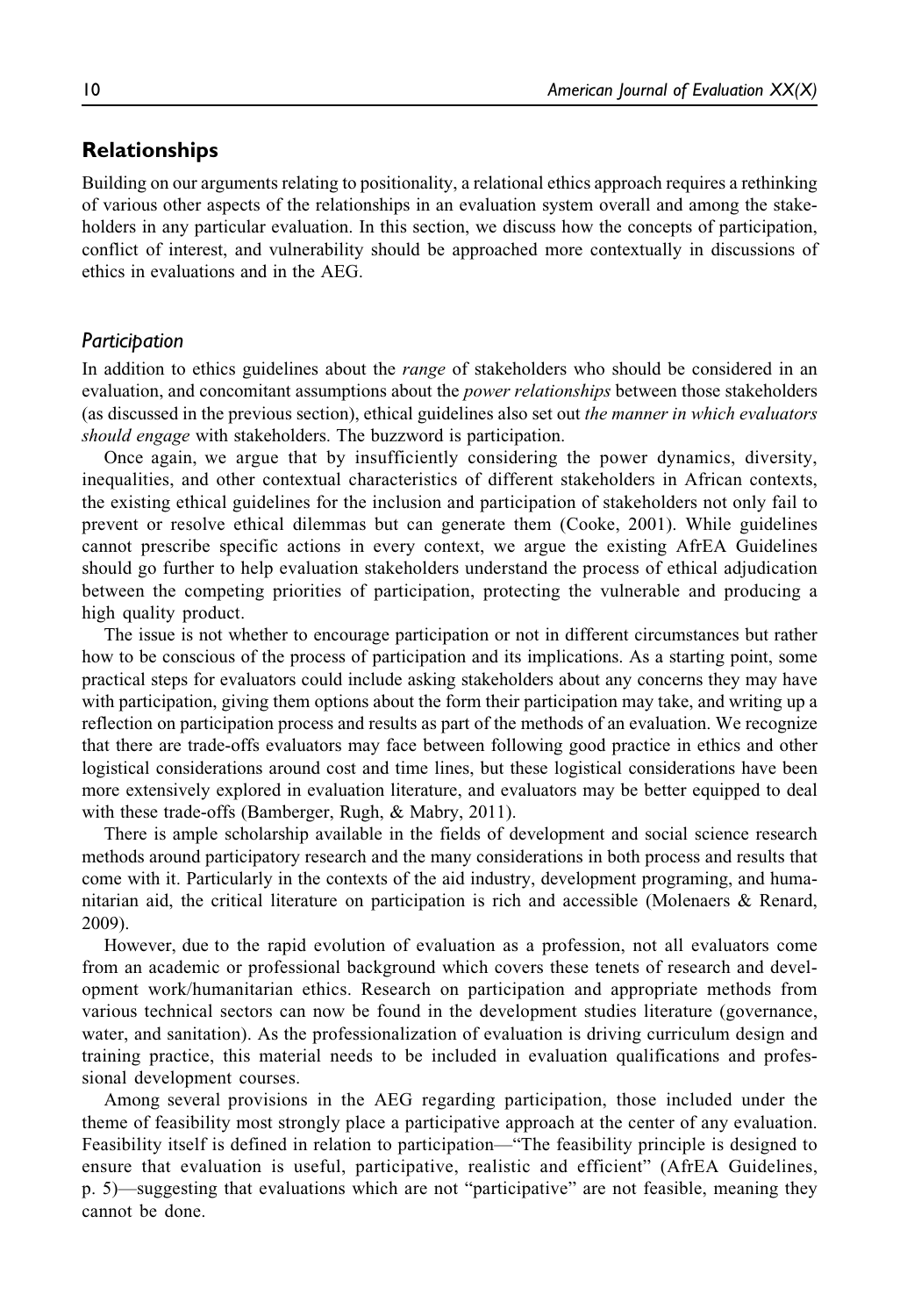Feasibility Principle 2: Political viability most clearly illustrates the challenge of prioritizing the principle of participation per se over a consideration of the nature and power positions of those participating. The guideline states that

Evaluation should be planned and conducted in a participative manner in order to achieve total involvement of all stakeholders. It should be prepared and conducted on the basis of *scientific principles of* neutrality and strictness to *avoid disputes* conducive to a negative impact on processes and findings as well as on implementation and recommendations. (emphasis added)

The Utility Principle 2: Stakeholder Identification which is quoted above also explicitly mentions participation. We have already discussed why we believe that a relational ethics approach changes the focus from *neutrality* to a focus on self-aware and transparent positionality and shifts us from avoiding disputes to an intentional and transparent identification of conflicting interests and their active mediation.

# Conflict of Interest

Similarly, "conflict of interest" is commonly considered a basic professional principle for ethical best practice. Rather than engaging in an analysis of actual, contextually defined interests, however, "conflict of interest" is generally defined in terms of the presence of a preexisting relationship between the evaluator and other stakeholders in the evaluation—especially the implementing agency. The supposedly professional opposite of "conflict of interest" is therefore a "neutral" outsider status. The problem with this position has been discussed above.

In addition, in countries with small populations, which may only have one national university and a strongly interconnected educated population, it may be difficult to develop "conflict of interest" policies that are useful and implementable if "conflict of interest" is defined through preexisting relationships. In certain professional fields in Africa, with monitoring and evaluation being no exception, it is likely that all practicing professionals have multiple relationships with the limited number of organizations in the field. The case study below demonstrates one of the challenges of trying to avoid the pitfalls of these overlapping relationships.

## Case Study 7

A commissioning organization had an elaborate conflict of interest policy as a means of safeguarding the ethical relationship between the commissioners and the evaluators. This policy disallowed using an evaluator twice as part of the same country program. As a result, evaluation methods were chosen which were less effective, or evaluations were even abandoned because the scarcity of certain evaluation skills meant that the organization did not want to "burn" various evaluators' skills on any but the most critical projects.

Even when evaluators are not connected to commissioners or implementing agencies through preexisting family, friendship, or collegial ties, long-standing relationships within the sector are almost inevitable within small professional circles. The individual evaluator, evaluation team, or evaluation organization comes with a certain identity. The livelihood of the evaluator or evaluation organization hinges, to a certain degree, on their ongoing relationship with evaluation commissioners, although this depends on the specific professional location of the evaluator. This could simultaneously be an incentive to maintain high professional standards, or limit criticism of the program in question, depending on the context and role players (Thomas, 2010). Program implementers could have a range of relationships to the evaluation commissioner, the evaluation organization, and the program beneficiaries. Particularly in niche technical areas, or countries with a relatively small educated elite, all of these functions can be drawn from a very limited pool of people who wear different hats in different situations.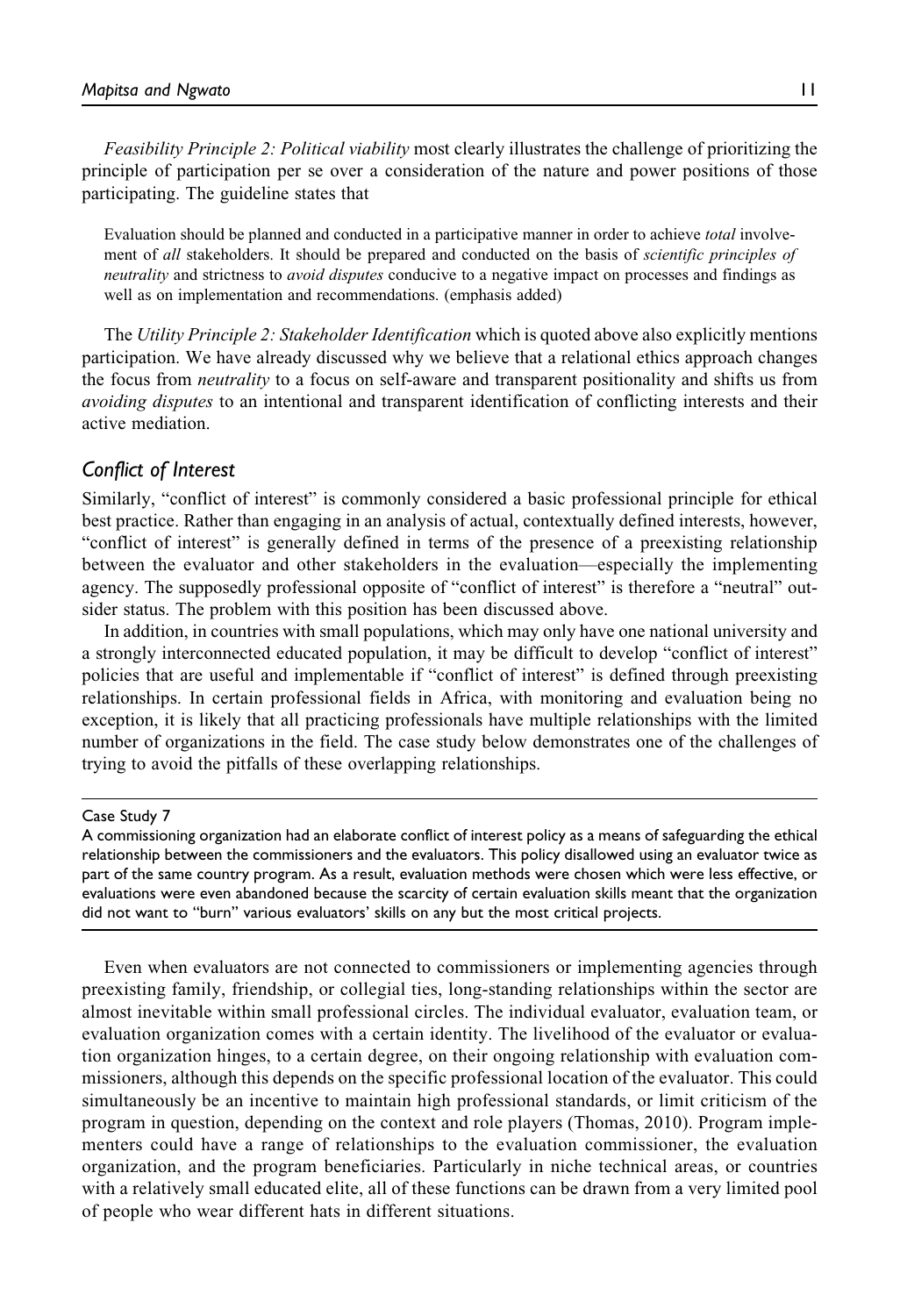## Case Study 8

An evaluation organization found evidence of wrongdoing by the implementing agency that was substantial enough that under normal circumstances, the evaluation would have ended, and the agency reported. However, this evaluating organization was also collaborating with the implementing agency on another project that delivered services to vulnerable communities, and they did not want to jeopardize this relationship because it would have harmed the beneficiaries of the second project.

# Vulnerability

From a relational ethics perspective, vulnerability is not a function of an abstract positionality but of a specific set of power imbalances within a specific relationship. This means that commissioning agencies, evaluators, implementing agencies, and other supposedly powerful stakeholders can also be vulnerable in some ways and in some situation.

## Case Study 9

In an evaluation, different levels of anonymity were granted to participants on the basis of presumed levels of vulnerability. The evaluation team assumed unemployed community members would be relatively more vulnerable than local government counselors. However, it turned out that counselors were caught in a complicated web of violent threats which impacted on their engagement with the evaluation. In fact, great resources were invested in protecting the anonymity of the wrong category of participant, while other stakeholders were unknowingly put at risk.

#### Case Study 10

An evaluation of a local government initiative involved interviews with a community association that was widely recognized for vigilantism. Its head office was in an isolated area in a forest and was heavily guarded. The head of the association would only meet at his office, in the evening, with a single member of the evaluation team, putting that evaluator in a very vulnerable position.

Case Study 10 calls into question the traditional assumption that researchers are always in a position of power in relation to the stakeholders being evaluated or the final beneficiaries. In evaluations, there are many perspectives by which the participant is more powerful than the evaluator. The participant, by definition, has contextual knowledge of the program and the other participants, which can be a form of power (Bledsoe & Donaldson, 2015). Participants are likely to know the other role players better than the evaluator and may have long histories and ongoing relationships with the other stakeholders. This contextual and relational knowledge is a form of power that the participants could use to compromise the safety and well-being of the evaluation team as well as the quality of the evaluation findings. Furthermore, the feedback and engagement of participants shape the findings of an evaluation in a way that could be significant for the career of an evaluator.

# Implications and Discussion

# Homogenizing

The emergence of democratic evaluation approaches (Patton, 2008; Stufflebeam & Coryn, 2014) has come with a hope that participants in evaluations may take part in some sort of constellation of activities around the use of evaluation, through codetermining the purpose of the program, by being part of the accountability processes in program implementation, and by allowing the evaluation to promote ownership in the program. Evaluation theory regularly recognizes that participatory approaches require significant investments in "timing, resources, and focus" and that they require strong facilitation skills (Guijt, 2014, p. 18). What is less often discussed is how participatory approaches may risk glossing over the differences in interest among stakeholder groups, and how agendas and power within a program and its evaluation may be contested (Maeckelbergh, 2016).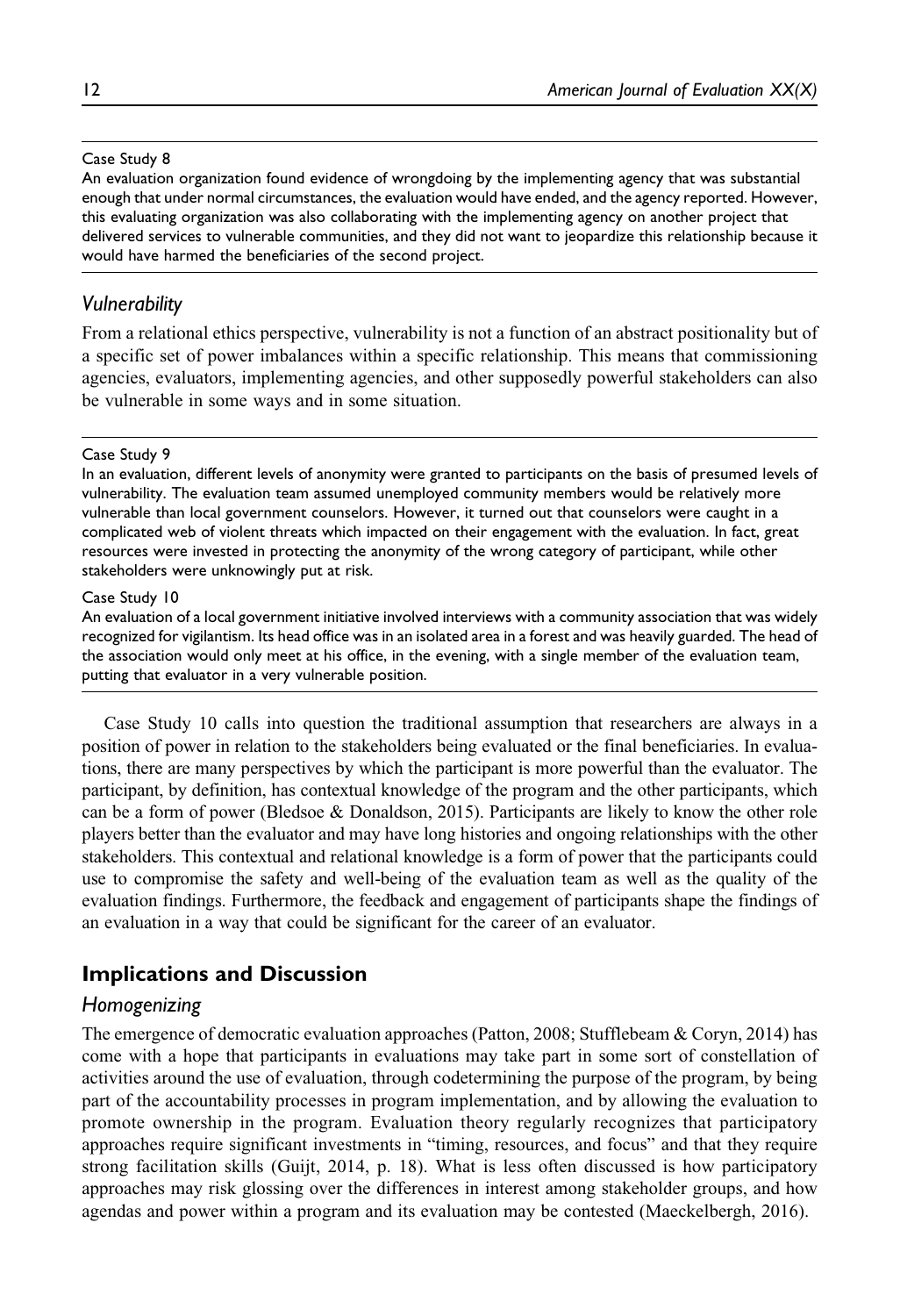In the social sciences, and especially in critical studies of development projects, it has long been recognized that participatory approaches risk homogenizing "the community" and that they can reinforce some of the exclusionary power dynamics within communities (Chambers, 1997; Fowler, MacLeod, Mandiola, & INTRAC, 2016). Other stakeholder groups, including people within and associated with the implementing agency, can also be homogenized in the same manner. Such homogenization can directly threaten some members of a group, as Case Study 11 describes below.

#### Case Study 11

In one evaluation site, evaluators identified key stakeholders, with the intention of organizing focus groups with groups of common stakeholders. When experiencing extreme logistical challenges in organizing a focus group with local councilors, it eventually became apparent that due to infighting within the governing political party, councilors were being intimidated and one had been murdered, allegedly organized by another councilor. In this particular case, homogenizing a stakeholder group posed a problem for both process and content of the evaluation results.

The implication is not that participative approaches are unethical per se, but that "empowerment must be re-imagined as an open-end and ongoing process of engagement with political struggles" (Williams, 2004, p. 557) rather than being seen as a depoliticized process. One of the obligations of the evaluator is to disaggregate the interests within groups, understand the points of contention, and ensure that the process of participation allows for a balanced analysis of power dynamics that may exist among stakeholders. The existing guideline directives do not help evaluation practitioners navigate the nuanced and complicated process of deciding whose voices to accommodate and include, and indeed when there might be situations in which some voices should be excluded because they pose a danger to other voices. While a guideline may be unable to balance sensitivity to context, and sufficient broadness to be useful to a wide audience, it would be possible for guidelines to include processes for engaging with participation in a way that is inclusive, disaggregated, and analyzed in a way that is contextually appropriate.

# Participation and Quality of Evaluation Outcome

An unreflective "quantitative" approach to a participative process that includes *all* stakeholder groups (i.e., Feasibility Principle 2: Political viability) may clash with the ethical principles relating to quality outputs of an evaluation. Case Studies 12 and 13below highlight that everyone has different motives for participating in the evaluation process and that the opportunities and risks brought by this may not be known to the evaluation team. These motives may be legitimately competing, both with the interests of other stakeholders and also with the eventual quality of the evaluation report. This can often play out in the availability and accessibility of data or the willingness of certain stakeholders to participate in the process.

#### Case Study 13

Case Study 12

In an evaluation of a municipal project, the program manager of the implementing agency being evaluated lied to the evaluation team and said that a request had been sent for all managers to participate in the evaluation. In fact, no such request was sent, and to the contrary, rumors were circulated that the evaluation team was there to spy on the municipality. As a result, most managers pretended they were not available or refused to participate in the evaluation in other ways.

Evaluation F was started with a data collection strategy approved by the commissioning agency, only to find out that a previous program manager had run off with all the program data, making the proposal impossible to operationalize.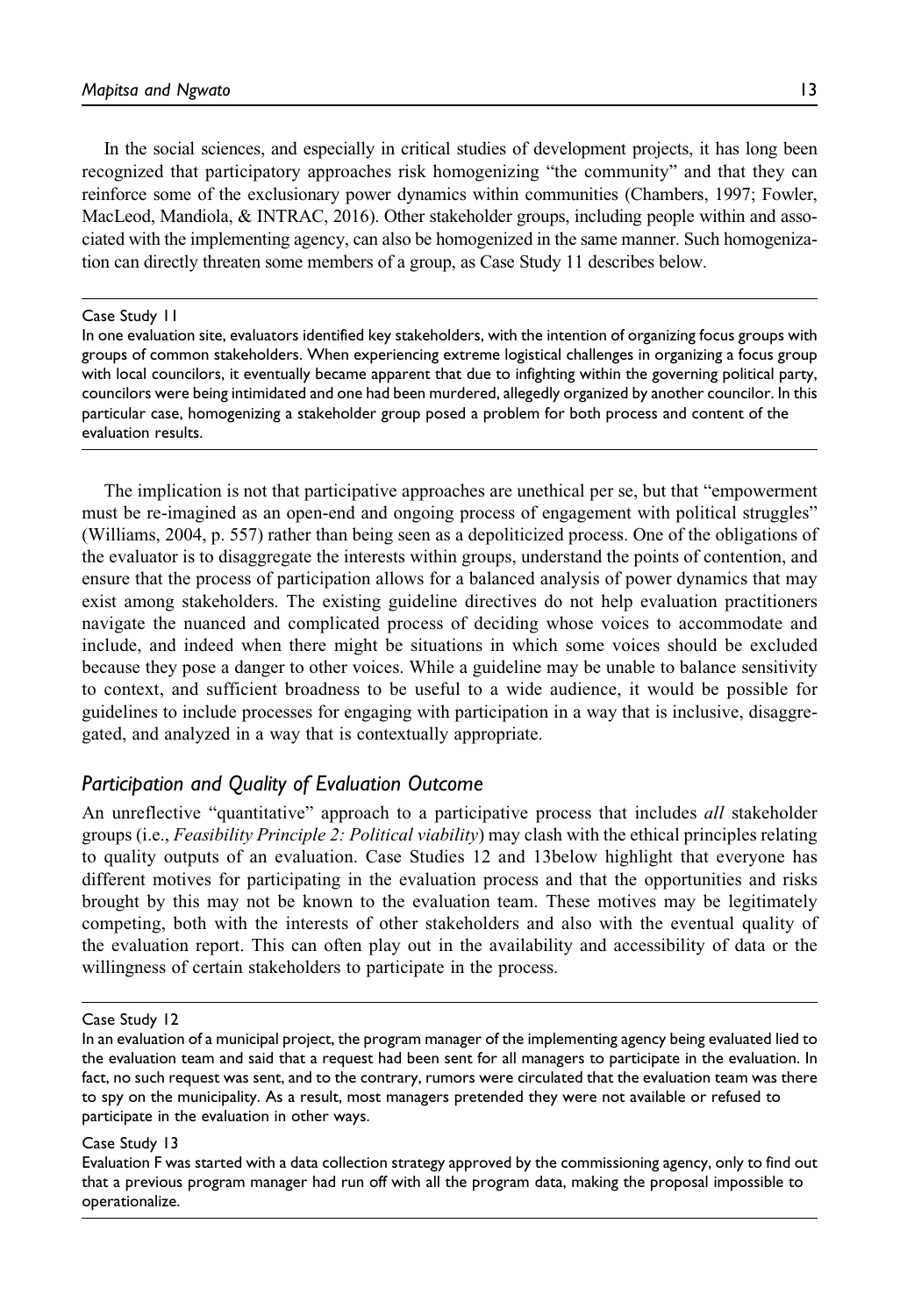Part of the question of power in an evaluation is the extent to which an evaluator has the power to compel stakeholders to participate or whether it is a matter of stakeholder choice. It is a central tenet of research ethics that participation in any research endeavor must be voluntary. However, stakeholders, especially people connected to implementing agencies, beneficiaries and people in any form of dependency relationship with either the commissioning agency or the implementing agency, may not feel that they are able to refuse to participate. This is especially the case if an evaluation is known or assumed to be the condition for continued funding. Even as individuals or groups may formally participate in an evaluation by attending meetings, granting interviews, or providing data, they may still deny the evaluator their full participation. This can take the form of selectively providing information, sending compliant or junior individuals to represent a group, or predisposing other stakeholders to distrust the evaluation team.

While most evaluation methods' discussions focus on how an evaluator can ensure completeness of information, the relational ethics approach we are proposing requires the evaluator to also think through the motivations different stakeholders have to participate in an evaluation, with a recognition that the evaluator may not have sufficient knowledge of the program, stakeholders, and relationships to assess these motivations in advance. The opposing side of this norm shift is that stakeholders may also have an interest in nonparticipation in the evaluation. The evaluator also has the responsibility to understand, document, and—significantly—respect and reflect motivations for nonparticipation, which may include participant self-preservation in the face of evaluation processes or outcomes that they think would make them vulnerable. The evaluator then has to balance the impacts of such nonparticipation against any prescriptions on scope or reach that may come from the evaluation commissioner, as well as impacts on the "completeness," "balance," and therefore quality of evaluation results.

In summary, the shifting norms in favor of participatory approaches to evaluation are a welcome trend. However, this unearths ethical issues that have not been sufficiently unpacked. For participation to play a positive role in evaluation guidelines norms and standards, it must come with a nuanced understanding of the interface between power and participation. An evaluator should be viewed not as the all-powerful researcher of the past, but as an individual, like those who are participating in the evaluation, who is both part of an enmeshed web of vulnerabilities, knowledge, and relationships, and trying to untangle this same web in the process.

# Conclusion

It is evident that evaluations are embedded in a context of complex power relations that include, but are not always understood by, the evaluator. These power dynamics are embedded in both the program being evaluated and also the evaluation process itself. For an evaluator to be able to navigate this landscape ethically, it is important that guidelines and training acknowledge and reflect this context. It is also important that other evaluation stakeholders, and the institutions supporting the sector such as the VOPE, share a common analysis of how to engage with their respective roles, as well as these complex power dynamics. As it stands, these power dynamics are insufficiently understood, and the relational component of them often hidden to evaluation stakeholders.

As the evaluation sector becomes entrenched in Africa, and the debates and discussions on the merits and pitfalls of professionalization move forward, evaluators may have access to greater contextual knowledge to inform their work. This makes it critical both that the guidelines reflect this knowledge, but also that each stakeholder has sufficient guidelines around their diverse roles in the evaluation process. Evaluators, commissioners of evaluation, evaluation capacity development organizations, and program managers all need to engage with the guidelines for different reasons. Their ethical considerations are different, and while guidelines cannot prescribe actions for everyone in every situation, it can help provide parameters and processes for consideration from each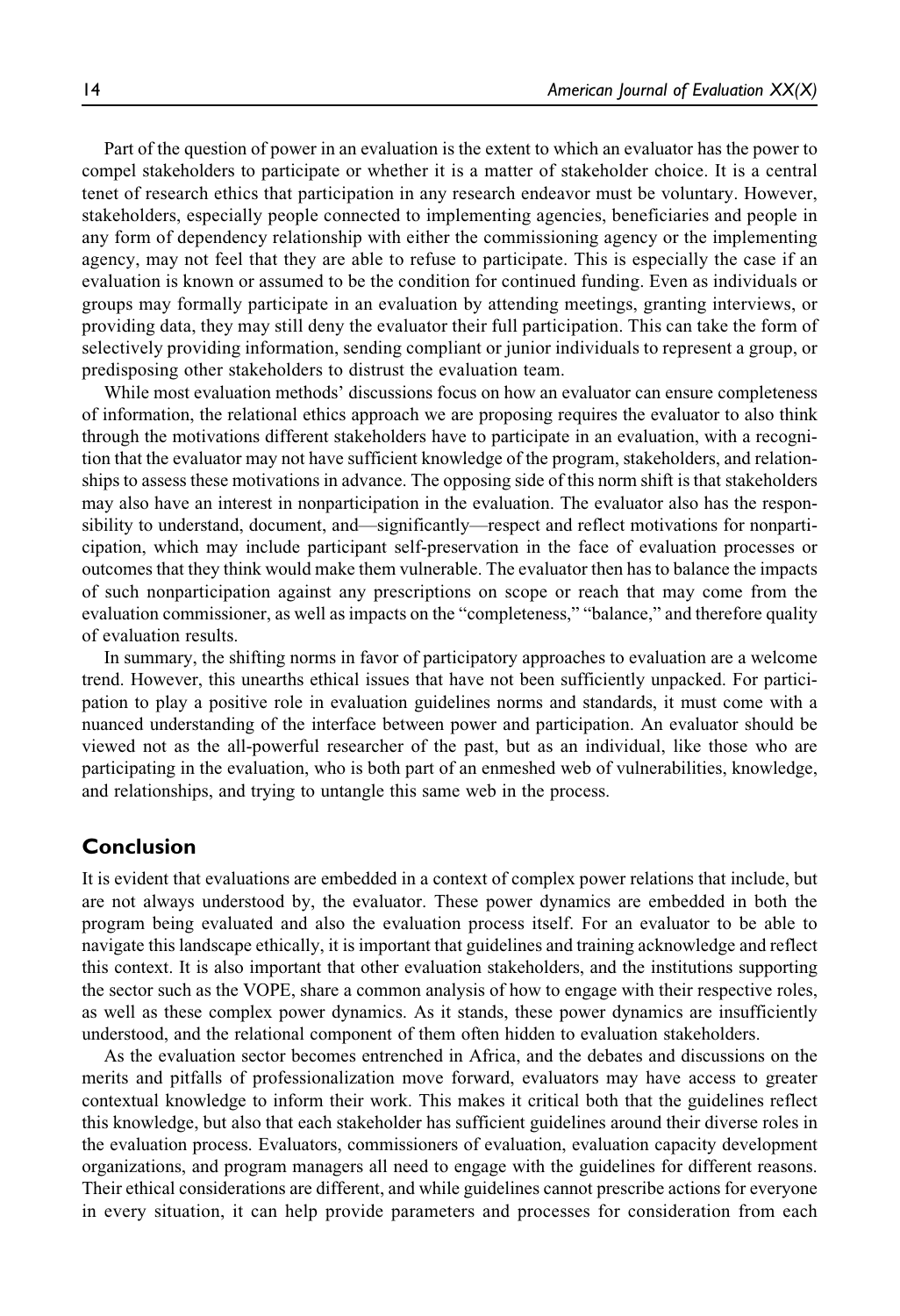perspective. Furthermore, these guidelines cannot be documents that are isolated from institutional mechanisms that make them meaningful. They need to become a widely recognized and enforceable norm for a sufficiently wide range of actors. Well-organized and independent VOPEs are critical for ensuring power relations among different evaluation stakeholders can be mediated and that there can be some sort of recourse by any role player if they are not adhered to.

Contextual knowledge based on a process of relational power analysis must come to inform evaluation guidelines in Africa. At the moment, the guidelines do not go far enough to provide evaluators and other role players with the boundaries of a process that will help guide in the selection of a principle, method, or approach within which to make decisions in an evaluation. Additionally, there is no consensus about what falls in and outside of ethical evaluation practice, leaving all stakeholders without recourse in situations where ethical violations are taking place. Until these tools have been debated and developed, and discussed through their application in context, the evaluation sector will remain vulnerable to the very same power dynamics that are currently challenging program effectiveness.

Evaluation has the potential to strengthen development in the region, acknowledge and balance varied interests, and help program design to be effective in context. It has a unique role in driving transformative change in program design and implementation. However, for power dynamics to be transformed, a critical first step is to acknowledge the centrality of power-based relationships at all stages in the evaluation process. The sector will be able to live up to its potential most effectively if it embraces the contestation and power dynamics directly and supports all stakeholders in an evaluation process to first understand, and then act with integrity in a complex world.

#### Declaration of Conflicting Interests

The author(s) declared no potential conflicts of interest with respect to the research, authorship, and/or publication of this article.

## Funding

The author(s) received no financial support for the research, authorship, and/or publication of this article.

## **References**

- Abma, T. A. (2006). The practice and politics of responsive evaluation. American Journal of Evaluation, 27, 31–43.
- African Evaluation Association. (2002). The African evaluation guidelines: 2002. Retrieved January, 11, 2005, from [https://www.sciencedirect.com/science/article/abs/pii/S0149718902000587.](https://www.sciencedirect.com/science/article/abs/pii/S0149718902000587)
- Austin, W. J. (2007). Relational ethics. In L. M. Given (Ed.) (2008). The Sage encyclopedia of qualitative research methods. Thousand Oaks, CA: Sage. doi:10.4135/9781412963909
- Bamberger, M., Rugh, J., & Mabry, L. (2011). Real world evaluation: Working under budget, time, data, and political constraints. Thousand Oaks, CA: Sage.
- Basheka, B. C., & Byamugisha, A. (2015). The state of monitoring and evaluation (M&E) as a discipline in Africa. African Journal of Public Affairs, 8, 75–95.
- Bledsoe, K., & Donaldson, S. I. (2015). Culturally responsive theory-driven evaluation. In Stafford Hood, Rodney Hopson, & Henry Frierson (Eds.), Continuing the journey to reposition culture and cultural context in evaluation theory and practice (pp. 3–27). Charlotte, North Carolina: Information Age Publishing.
- Bornstein, L. (2006). Systems of accountability, webs of deceit? Monitoring and evaluation in South African NGOs. Development, 49, 52–61.
- Bryson, J. M., Patton, M. Q., & Bowman, R. A. (2011). Working with evaluation stakeholders: A rationale, step-wise approach and toolkit. Evaluation and Program Planning, 34, 1–12.
- Chambers, R. (1997). Whose reality counts (Vol. 25). London, England: Intermediate Technology.